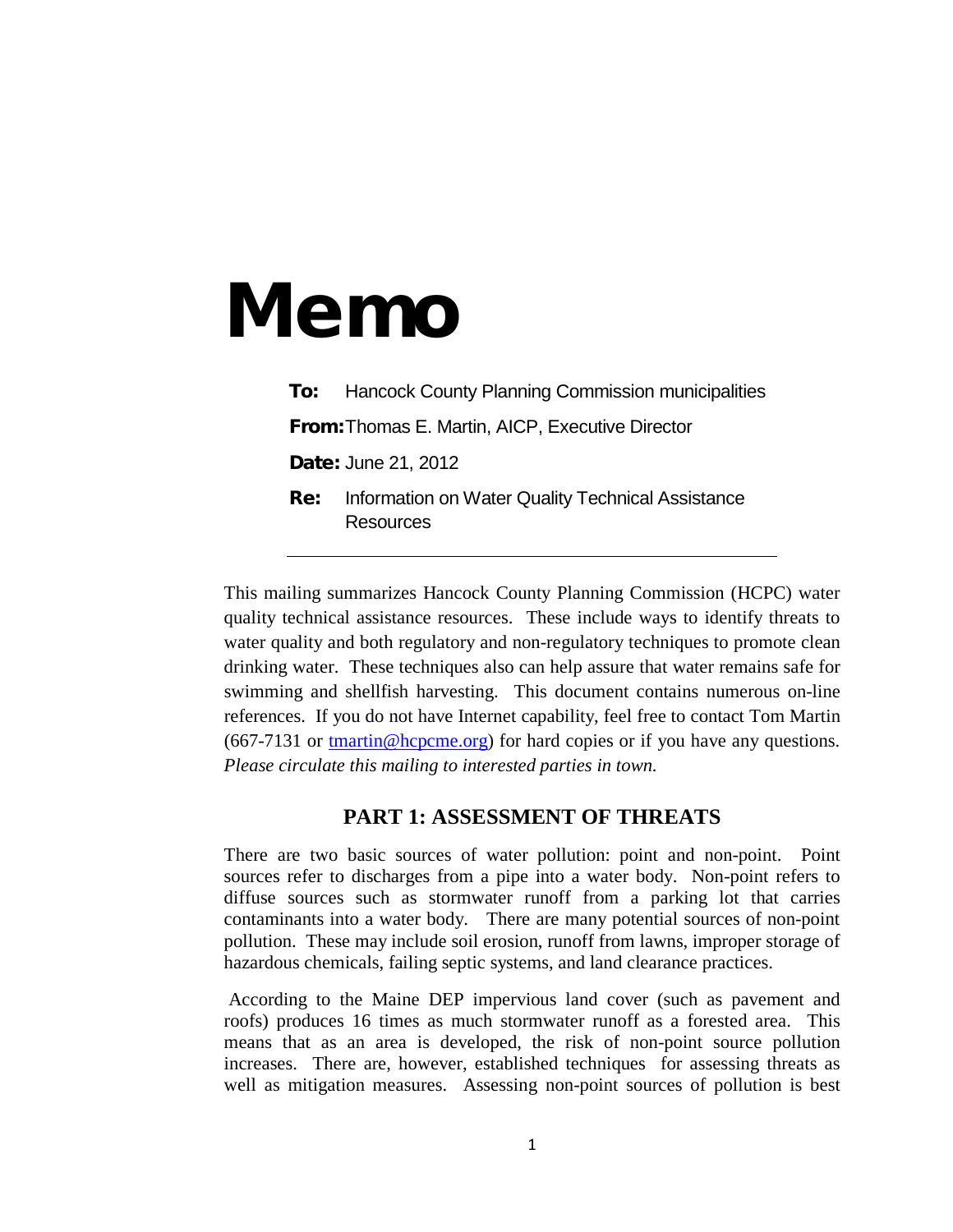done on watershed basis. This means reviewing land use activities in the entire area from which runoff drains into a given water body.

One useful resource in assessing non-point sources is the EPA's Non-Point Source Outreach Tool Box: [http://cfpub.epa.gov/npstbx/index.html.](http://cfpub.epa.gov/npstbx/index.html) Another is the Maine DEP'S Watershed Division Non-Point Resource page: [http://www.maine.gov/dep/land/watershed/nps/index.html.](http://www.maine.gov/dep/land/watershed/nps/index.html) The Maine Non-Point Education for Municipal Officials (NEMO) Program has a variety of training sessions and other information on its website: [http://www.mainenemo.org/.](http://www.mainenemo.org/)

If you suspect that there are failing septic systems in your town or watershed, you may want to conduct a survey of the systems to determine if they are operating according to state standards. The HCPC web site: <http://www.hcpcme.org/environment.html> has information on sanitary surveys. A sanitary survey identifies sources of water pollution such as failing septic systems and agricultural, industrial, and commercial operations. The focus is usually on threats to water quality that may affect aquatic life or recreational use of a water body. Ideally, the survey should cover the entire watershed. Since this is not always practical, surveys often focus on areas close to the water body in question. This is particularly the case when the concern is septic systems.

#### **PART 2: SAMPLE LAND USE ORDINANCES THAT PROTECT WATER QUALITY**

The following links can be used by planning boards in drafting amendments to land use ordinances. If making major amendments to a land use ordinance, be sure that they are consistent with the comprehensive plan. HCPC also recommends that you have your proposed ordinance changes reviewed by an attorney skilled in Maine land use law.

#### **LOW IMPACT DEVELOPMENT (LID)**

LID practices are a set of site development strategies that are designed to mimic natural hydrologic function by reducing stormwater runoff and increasing groundwater recharge and pollutant treatment. LID practices are almost always small in scale and diffuse across a project site. They are generally surface vegetative systems, such as rain gardens and buffers, that are integrated with the site development infrastructure. There are sample standards that can be incorporated in local land use ordinances. For details, see:

<http://www.hcpcme.org/environment/LID/LIDguidancemanual2007.pdf>

#### **SUBDIVISION ORDINANCES THAT ADDRESS WATER QUALITY**

There are links to two ordinances: the town of Philips (see

<http://www.hcpcme.org/comdev.html#CDBGWell> and a model ordinance prepared by the Southern Maine Regional Planning Commission (see

<http://smrpc.org/landuse/subord/subord.htm> ). These ordinances have good examples of stormwater runoff and erosion and sedimentation control. They also have phosphorus loading standards for lake watersheds